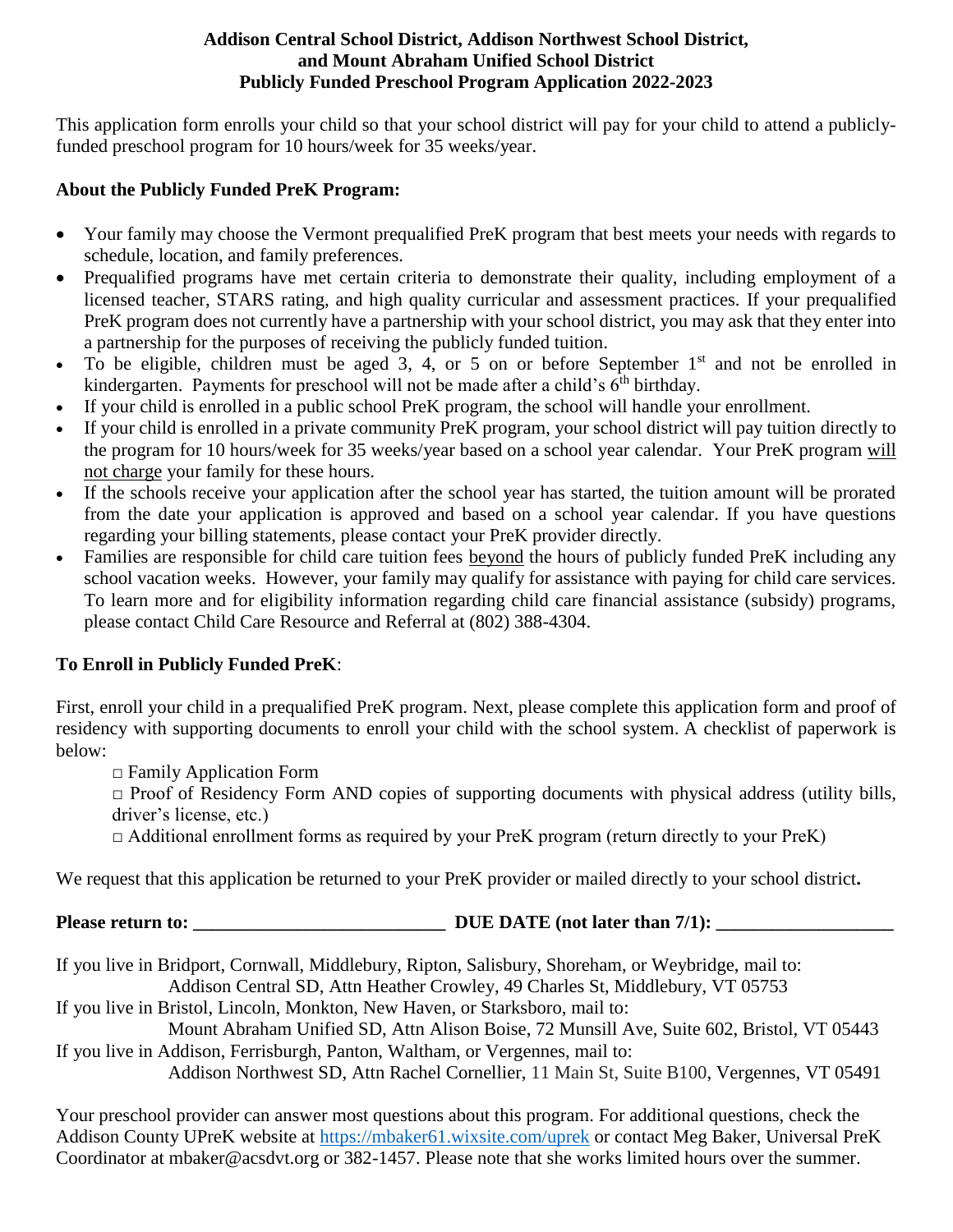# **Addison Central School District, Addison Northwest School District, and Mount Abraham Unified School District Publicly Funded Preschool Program Application 2022-2023**

| <b>Student Information</b>                                                                                                                                                                                                                 |                        |                                         |                   |                                                             |  |
|--------------------------------------------------------------------------------------------------------------------------------------------------------------------------------------------------------------------------------------------|------------------------|-----------------------------------------|-------------------|-------------------------------------------------------------|--|
| Child's Full Legal Name                                                                                                                                                                                                                    |                        |                                         |                   |                                                             |  |
| Last:                                                                                                                                                                                                                                      | First:                 |                                         |                   | Middle Name:                                                |  |
| Nickname:                                                                                                                                                                                                                                  | Date of                |                                         | Grade level: PreK | Sex:                                                        |  |
|                                                                                                                                                                                                                                            | Birth:                 |                                         |                   | Age: $\Box 3$ $\Box 4$ $\Box 5$   $\Box$ Male $\Box$ Female |  |
|                                                                                                                                                                                                                                            |                        |                                         |                   | <b>Preferred Pronouns:</b>                                  |  |
|                                                                                                                                                                                                                                            |                        |                                         |                   |                                                             |  |
| <b>Mailing Address:</b>                                                                                                                                                                                                                    |                        |                                         |                   |                                                             |  |
| City:                                                                                                                                                                                                                                      | State:<br>Zip Code:    |                                         |                   |                                                             |  |
| Physical Address (if different from mailing address):<br>$\square$ Same as above                                                                                                                                                           |                        |                                         |                   |                                                             |  |
| City:                                                                                                                                                                                                                                      | Zip Code:<br>State:    |                                         |                   |                                                             |  |
| Town your child physically lives in (please circle one):<br>Bridport, Cornwall, Middlebury, Ripton, Salisbury, Shoreham, Weybridge<br>Bristol, Lincoln, Monkton, New Haven, Starksboro<br>Addison, Ferrisburgh, Panton, Waltham, Vergennes |                        |                                         |                   |                                                             |  |
| Family Information (add additional sheets as needed)                                                                                                                                                                                       |                        |                                         |                   |                                                             |  |
| Parent/Guardian Name 1:                                                                                                                                                                                                                    | Relationship to Child: |                                         |                   |                                                             |  |
| Address 1:                                                                                                                                                                                                                                 |                        |                                         |                   |                                                             |  |
| City:                                                                                                                                                                                                                                      | State:<br>Zip Code:    |                                         |                   |                                                             |  |
| Telephone: (home)                                                                                                                                                                                                                          | (work)                 |                                         | (cell)            |                                                             |  |
| Email:                                                                                                                                                                                                                                     | Employer:              |                                         |                   |                                                             |  |
| Parent/Guardian Name 2:                                                                                                                                                                                                                    | Relationship to Child: |                                         |                   |                                                             |  |
| Address 2:                                                                                                                                                                                                                                 |                        |                                         |                   |                                                             |  |
| City:                                                                                                                                                                                                                                      | Zip Code:<br>State:    |                                         |                   |                                                             |  |
| Telephone: (home)                                                                                                                                                                                                                          | (work)<br>(cell)       |                                         |                   |                                                             |  |
| Email:                                                                                                                                                                                                                                     | Employer:              |                                         |                   |                                                             |  |
| Child lives with: $\Box$ Parent 1<br>□Both Parents<br>$\Box$ Parent 2<br>$\Box$ Other:<br>$\Box$ DCF Custody                                                                                                                               |                        |                                         |                   |                                                             |  |
| Siblings' First & Last Names                                                                                                                                                                                                               | Gender                 | Date of Birth<br>School (if applicable) |                   |                                                             |  |
|                                                                                                                                                                                                                                            |                        |                                         |                   |                                                             |  |
|                                                                                                                                                                                                                                            |                        |                                         |                   |                                                             |  |
|                                                                                                                                                                                                                                            |                        |                                         |                   |                                                             |  |
|                                                                                                                                                                                                                                            |                        |                                         |                   |                                                             |  |
|                                                                                                                                                                                                                                            |                        |                                         |                   |                                                             |  |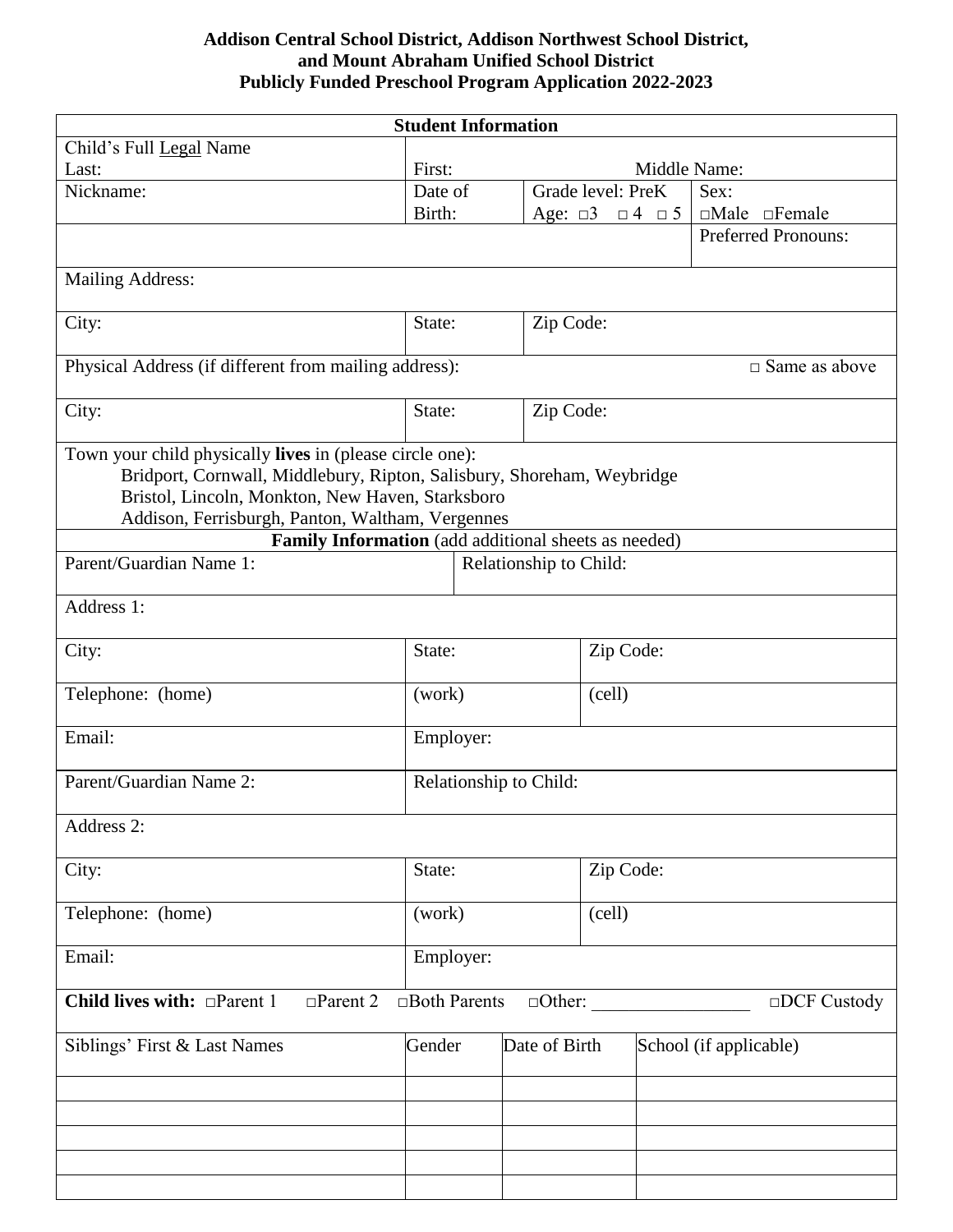| <b>Additional Student Information</b>                                                                      |                                                                                                                 |  |  |  |  |
|------------------------------------------------------------------------------------------------------------|-----------------------------------------------------------------------------------------------------------------|--|--|--|--|
| If parents are divorced, who has legal                                                                     | Date of divorce decree:                                                                                         |  |  |  |  |
| custody?:                                                                                                  |                                                                                                                 |  |  |  |  |
| Child's Race/Ethnicity (check all that apply):                                                             |                                                                                                                 |  |  |  |  |
| □Black/African American<br>$\Box$ White<br>$\Box$ Asian<br>□ American Indian or Alaskan                    |                                                                                                                 |  |  |  |  |
| $\Box$ Native Hawaiian/Pacific Islander<br>$\Box$ Other (please specify):                                  |                                                                                                                 |  |  |  |  |
| Is your child Hispanic or Latino? $\Box$ Yes $\Box$ No                                                     |                                                                                                                 |  |  |  |  |
| Child's First Language:                                                                                    | Languages other than English spoken in the home:                                                                |  |  |  |  |
| $\Box$ Other:<br>$\Box$ English                                                                            |                                                                                                                 |  |  |  |  |
| My child has been assessed by a licensed professional (pediatrician, psychologist, Speech and Language     |                                                                                                                 |  |  |  |  |
|                                                                                                            |                                                                                                                 |  |  |  |  |
| Pathologist, Occupational Therapist, etc.) and the results indicate that my child has a:                   |                                                                                                                 |  |  |  |  |
| □ Developmental delay<br>$\Box$ Speech delay or concern                                                    |                                                                                                                 |  |  |  |  |
| $\Box$ Other<br>$\Box$ Not applicable                                                                      |                                                                                                                 |  |  |  |  |
| disability:_                                                                                               |                                                                                                                 |  |  |  |  |
| Does your child have an Instructional Plan (e.g. IFSP, IEP, 504, EST) for special needs, including speech: |                                                                                                                 |  |  |  |  |
| $\Box$ Yes (please specify):<br>$\Box$ No                                                                  |                                                                                                                 |  |  |  |  |
| Please list Case Manager's Name:                                                                           |                                                                                                                 |  |  |  |  |
|                                                                                                            |                                                                                                                 |  |  |  |  |
| Please check any services your child or family is already receiving:                                       |                                                                                                                 |  |  |  |  |
| $\square$ Special Education/EEE:                                                                           | □ Addison County Parent Child Center (PCC)                                                                      |  |  |  |  |
| □ Child Care Financial Assistance (subsidy)                                                                | $\Box$ Department of Children and Families (DCF)                                                                |  |  |  |  |
| $\Box$ Counseling Service of Addison County (CSAC)<br>$\Box$ WIC                                           |                                                                                                                 |  |  |  |  |
| □ Head Start<br>□ Dr. Dynasaur/Medicaid                                                                    |                                                                                                                 |  |  |  |  |
| $\Box$ Vermont Adult Learning (VAL)<br>$\Box$ Reach Up                                                     |                                                                                                                 |  |  |  |  |
| □ Free/Reduced Lunch                                                                                       | $\Box$ 3 Squares VT                                                                                             |  |  |  |  |
| $\Box$ Children's Integrated Services (CIS)                                                                | $\Box$ Other:                                                                                                   |  |  |  |  |
| <b>Preschool (PreK) Program Information</b>                                                                |                                                                                                                 |  |  |  |  |
| Is your child enrolled in the PreK named below<br>Enrollment start date:                                   |                                                                                                                 |  |  |  |  |
| for Fall 2022?<br>$\Box$ Yes<br>$\square$ No                                                               | $\Box$ 8/31/2022<br>$\Box$ Other:                                                                               |  |  |  |  |
|                                                                                                            | $\Box$ Public school-based                                                                                      |  |  |  |  |
| Name of PreK Program:                                                                                      |                                                                                                                 |  |  |  |  |
|                                                                                                            |                                                                                                                 |  |  |  |  |
| <b>Address of PreK Program:</b>                                                                            |                                                                                                                 |  |  |  |  |
|                                                                                                            |                                                                                                                 |  |  |  |  |
| Previous PreK Program Name & Address (if applicable):                                                      | $\Box$ NA                                                                                                       |  |  |  |  |
|                                                                                                            |                                                                                                                 |  |  |  |  |
|                                                                                                            |                                                                                                                 |  |  |  |  |
|                                                                                                            |                                                                                                                 |  |  |  |  |
|                                                                                                            | I give permission for ACSD, ANWSD, or MAUSD to communicate with my PreK provider about my child                 |  |  |  |  |
|                                                                                                            | for the purposes of providing PreK and facilitating kindergarten transitions (including obtaining child records |  |  |  |  |
| such as enrollment, attendance, services eligibility, and assessment or child progress results).           |                                                                                                                 |  |  |  |  |
|                                                                                                            |                                                                                                                 |  |  |  |  |
| <b>***Parent/Guardian Signature</b>                                                                        | <b>Date</b>                                                                                                     |  |  |  |  |
|                                                                                                            | I understand that I am responsible for contacting my PreK program and the school district if my family moves    |  |  |  |  |
|                                                                                                            | from my current home, changes PreK programs, or unenrolls in my PreK program and that changes may               |  |  |  |  |
| impact the amount of my tuition funding. I will work with my PreK program to ensure my child's regular     |                                                                                                                 |  |  |  |  |
| attendance for 10 hours/week, 35 weeks/year.                                                               |                                                                                                                 |  |  |  |  |
|                                                                                                            |                                                                                                                 |  |  |  |  |
| <b>***Parent/Guardian Signature</b>                                                                        | <b>Date</b>                                                                                                     |  |  |  |  |
|                                                                                                            |                                                                                                                 |  |  |  |  |
|                                                                                                            | <b>DUE DATE:</b>                                                                                                |  |  |  |  |
| Please return forms to:                                                                                    |                                                                                                                 |  |  |  |  |